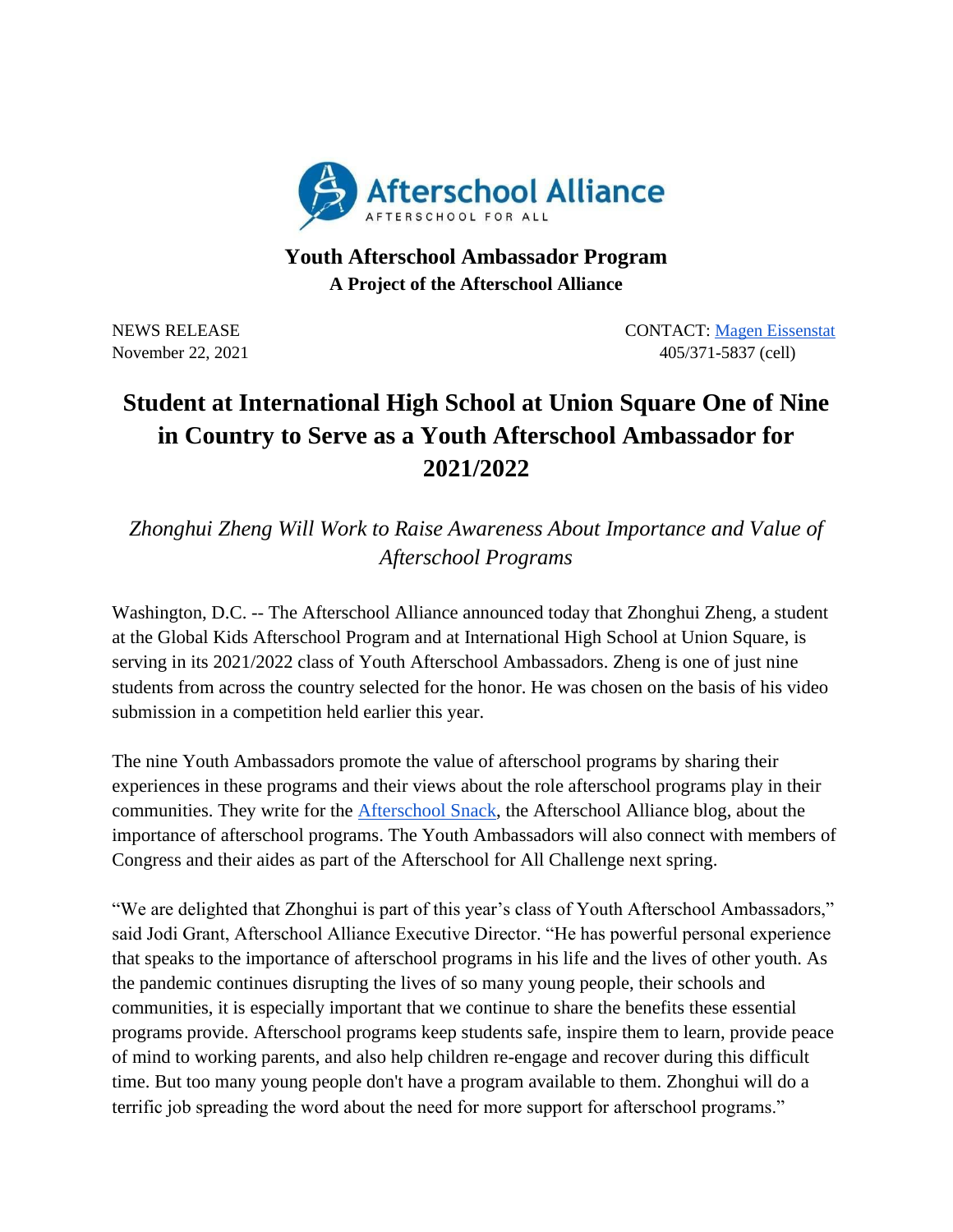"I'm really excited to serve as a Youth Afterschool Ambassador," Zhonghui Zheng said. "At the Global Kids Afterschool Program, I've learned about civic participation, made new friends from other schools, explored new neighborhoods in New York City and connected with mentors who have helped me grow as a leader. The pandemic has been very isolating, but this program has helped me stay engaged and connected to my community. I'm excited to share about my experiences as a Youth Afterschool Ambassador, so more students can find support and community in afterschool programs."

The nine Youth Afterschool Ambassadors in this class come from California, Georgia, Maine, Maryland, New York, Illinois, Utah, Virginia, and Washington. They are:

- **Kyla Anderson,** from East St. Louis, Illinois' Southern Illinois University Edwardsville East Saint Louis Charter High School's 21st Century Community Learning Centers Afterschool Program, age 17
- **Brock Brewer**, from Kelso, Washington's Youth And Family Link Afterschool Program, age 16
- **Kaiya Jones**, from Ellicott City, Maryland's Howard County Library System Teen Advisory Board Afterschool Program, age 15
- **Juliana Montell**, from Gardiner, Maine's Boys & Girls Clubs of Kennebec Valley Afterschool Program, age 16
- **Belen Perez**, from Alexandria, Virginia's Community Lodgings Afterschool Program, age 14
- **Naomi Porter,** from Los Angeles, California's Boys & Girls Club at LA Harbor EntrepreYOUership Afterschool Program , age 16
- **Noah Shaw**, from Murray, Utah's Miller Family Boys & Girls Club Afterschool Program, age [AGE]
- **Ramaya Thomas**, from Dallas, Georgia's VOXATL Afterschool Program, age 17
- **Zhonghui Zheng**, from New York, New York's Global Kids Afterschool Program, age 17

The most recent [America After 3PM household survey](http://www.afterschoolalliance.org/AA3PM/) of more than 31,000 families, commissioned by the Afterschool Alliance, finds that for every child in an afterschool program in the United States, three more are waiting to get in. The families of 24.6 million children more than ever before — are unable to access a program. Many report cost as a barrier. There are significant inequities, with Black and Latinx children unable to access the afterschool programs their parents want for them.

A large and powerful body of evidence demonstrates improvements in grades, school attendance, behavior and more among children who participate in afterschool programs. Researchers have